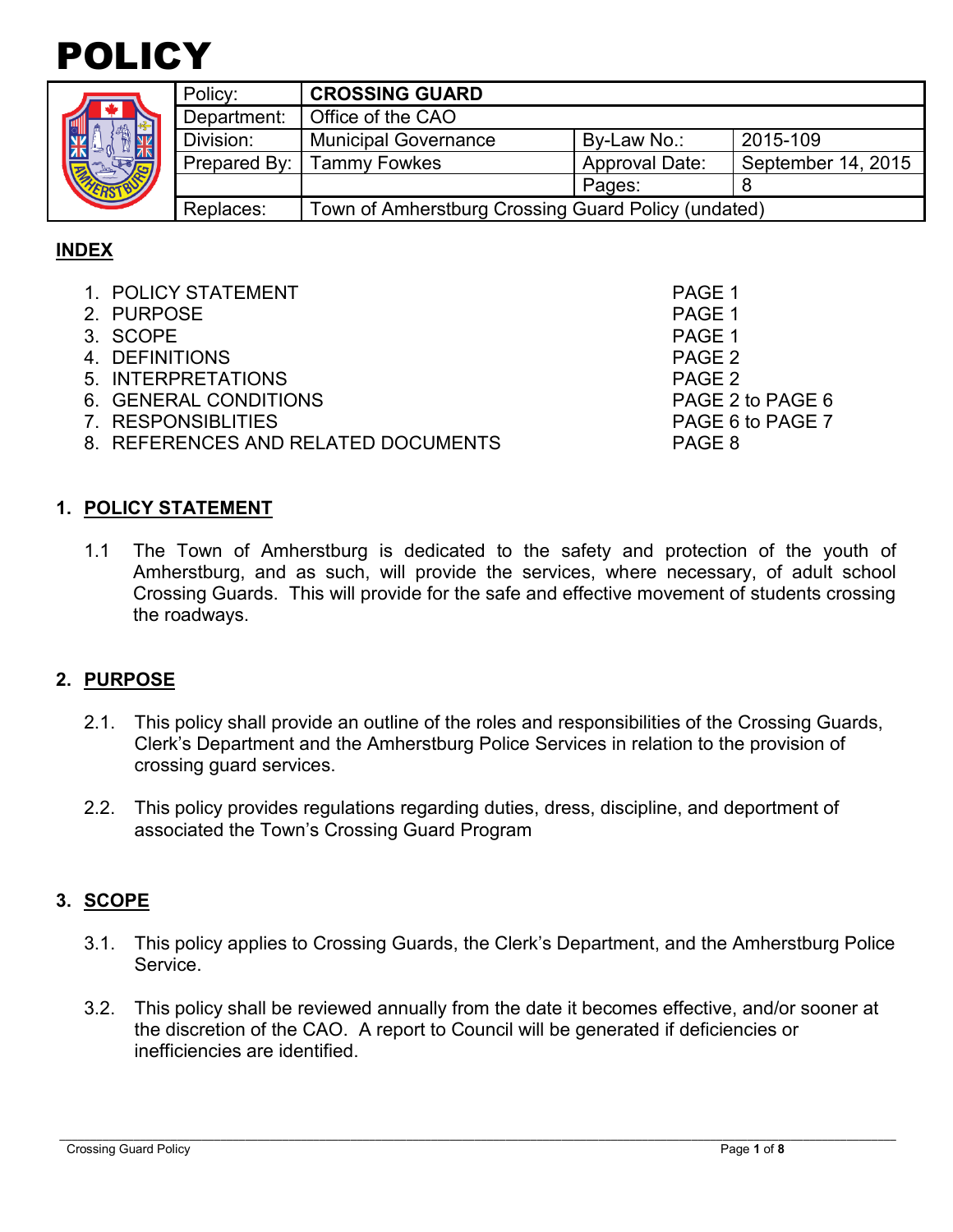## **4. DEFINITIONS**

- 4.1. **Clerk** is the Municipal Clerk for the Corporation of the Town of Amherstburg, which includes the roles and responsibilities as laid out in Section 228 of the *Municipal Act, 2001*.
- 4.2. **Council** refers to the current elected Council for the Corporation of the Town of Amherstburg. This includes, in its entirety, the Mayor, Deputy Mayor and five (5) Councillors.
- 4.3. **Crossing Guard** refers to Town of Amherstburg employees designated to assist students in safely crossing roadways.
- 4.4. **Police Services** refers to the Amherstburg Police Services who is responsible for training of the Crossing Guards, periodic checks to ensure compliance of the policy, and debriefing of critical incidents.
- 4.5. **Program** in this policy refers to the Town of Amherstburg School Crossing Guard Program.
- 4.6. **Staff** is any person (or group thereof) who supplies services to the Corporation for wages including any union or non-union, regular or temporary, full-time, part-time, seasonal or casual staff member, including but not limited to permanent staff, temporary staff, committee members, students, recreation staff, contract employees, paid work placements, and adult crossing guards.
- 4.7. **Supervisor** refers to the supervisor of the School Crossing Guard Program, being the Clerk, who is responsible for the administration of program.
- 4.8. **Town** is the Corporation of the Town of Amherstburg.

#### **5. INTERPRETATIONS**

5.1. Any reference to this Policy to any statute or any section of a statute shall, unless expressly stated, be deemed to be reference to the statute as amended, restated or re-enacted from time to time. Any references to a By-law or Town policy shall be deemed to be a reference to the most recent passed policy or By-law and any replacements thereto.

#### **6. GENERAL CONDITIONS**

#### 6.1. **Functions of a Crossing Guard**

- 6.1.1. The principal function of Crossing Guards is to assist students crossing a roadway during adequate gaps in traffic.
- 6.1.2. Crossing Guards will assist children crossing designated intersections on their way to school in a safe and expedient manner.
	- 6.1.2.1. Crossing Guards will only escort children across the designated crossings.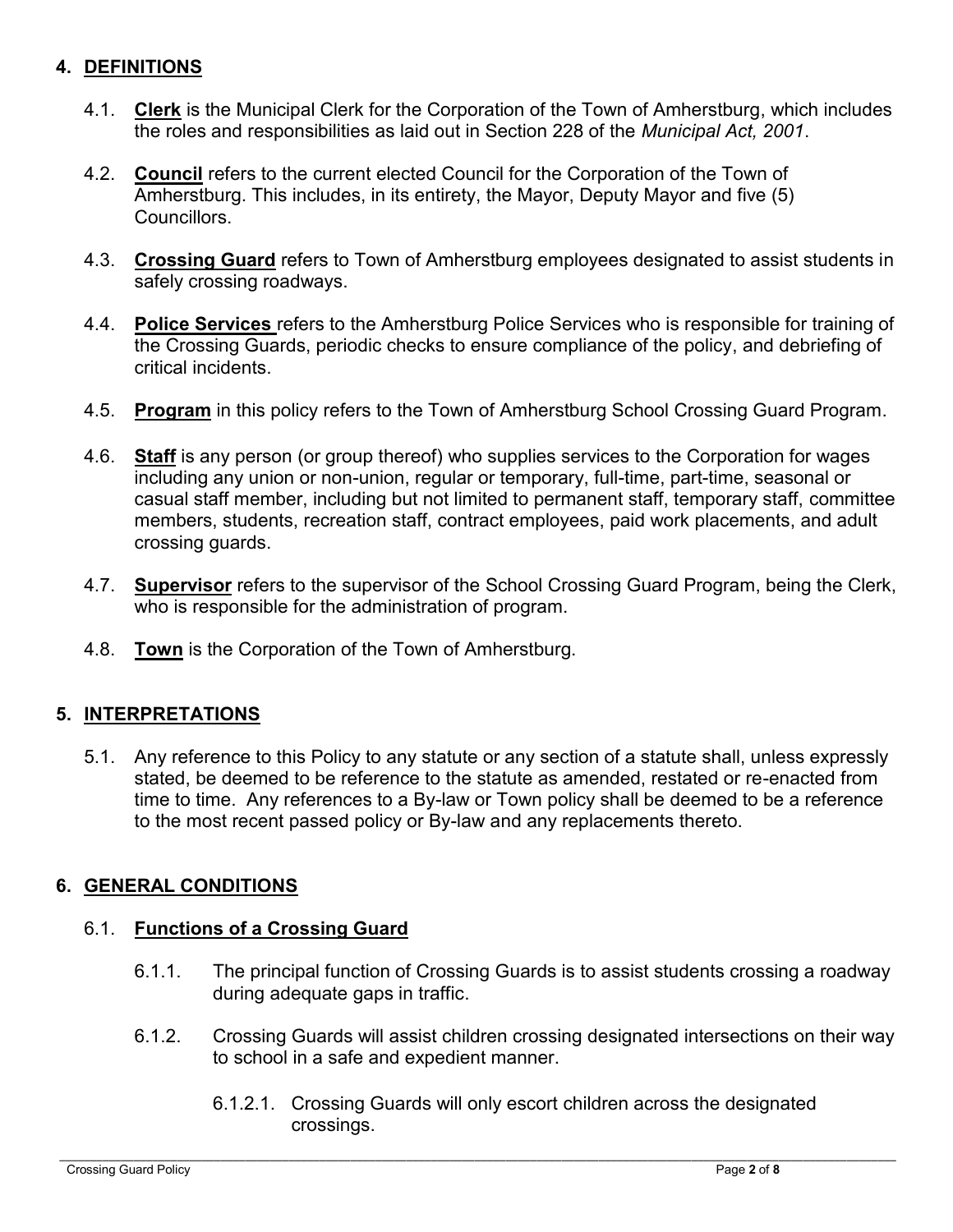- 6.1.2.2. Adults may be escorted if they are accompanying a child.
- 6.1.3. If natural gaps in traffic flow prove to be insufficient, the Crossing Guard shall create safe gaps so that the students may cross safely.
- 6.1.4. It is not the job of the Crossing Guard to expedite the flow of vehicular traffic on the roadway.
- 6.1.5. Crossing Guards shall direct children to cross roadways only after all traffic has come to a complete stop and while the Crossing Guard is clearly visible in the centre of the roadway.
- 6.1.6. Crossing Guards will remain in the middle of the roadway with their stop sign elevated until the last student has finished crossing the roadway, and until they have also cleared the roadway.
- 6.1.7. Crossing Guards shall make every precaution to ensure that stopping traffic is conducted with the greatest amount of safety to the motorist, the Crossing Guard, and children using the crossing, taking into account the speed of vehicles on the road, road surface conditions, and visibility.
- 6.1.8. Crossing Guards shall provide the right of way to emergency vehicles with their emergency equipment activated.
- 6.1.9. In the event that a Crossing Guard is unable to attend their crossing, the Crossing Guard will, as soon as possible, contact a replacement from the list provided by the Supervisor.
	- 6.1.9.1. In the event a replacement cannot be secured, the Crossing Guard will notify the Supervisor as soon as possible.

## 6.2. **Posting of Crossing Guards**

- 6.2.1. The process of determining if a Crossing Guard is warranted at a particular location will be the responsibility of Town Council in consultation with Amherstburg Police Services.
- 6.2.2. The authority to post an adult school Crossing Guard at a particular location will rest with the Town Council in consultation with Amherstburg Police Services.

#### 6.3. **Employment**

- 6.3.1. Applicants to the Program must:
	- 6.3.1.1. Acquire a Police Clearance.
	- 6.3.1.2. Be physically fit and able to pass a medical examination.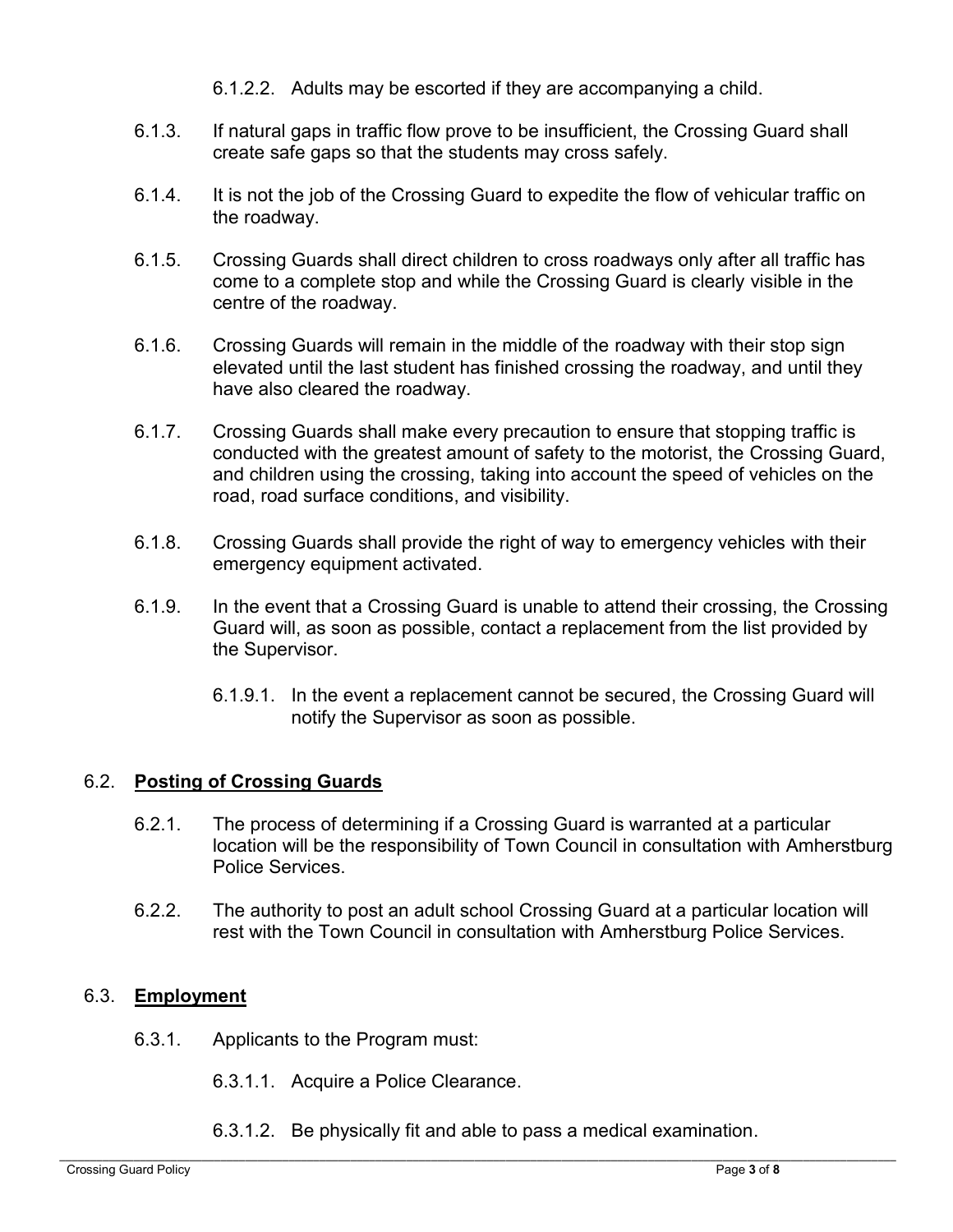- 6.3.1.3. Be a Canadian citizen or permanent resident of Canada.
- 6.3.1.4. Be of good moral character and habit.
- 6.3.1.5. Must not have been convicted of a criminal offence for which a pardon has not been granted.
- 6.3.2. Annual medical certificates are required from Crossing Guards who wish to continue employment once attaining the age of 75 years, or any other Crossing Guard as determined by the Town to have medical limitations.
	- 6.3.2.1. Medical certificates are to be completed by a medical practitioner and certify that the Crossing Guard is in good health and possessing competent hearing and vision.
	- 6.3.2.2. The cost of the medical certificate will be borne by the Crossing Guard.
- 6.3.3. Members shall be paid a wage as set out by Town Council.
- 6.3.4. The service of a Crossing Guard in the Program may, subject to the Crossing Guard being given notice of reason, be terminated in coordination with Town's Human Resource Department.
	- 6.3.4.1. Upon termination of a Crossing Guard, a report will be generated advising Town Council at the next regular Council meeting.

#### 6.4. **Training**

- 6.4.1. All new members will complete the prescribed training prior to being placed into active Crossing Guard duty.
- 6.4.2. Training provided to Crossing Guards will include, but not be limited to:
	- 6.4.2.1. Legislation contained in the Accessibility for Ontarians with Disabilities Act of Ontario.
	- 6.4.2.2. Proper usage of the stop sign.
	- 6.4.2.3. Instruction on the proper and safe time to stop moving traffic.
	- 6.4.2.4. Instruction on duties and responsibilities as set out in the Ontario Highway Traffic Act.
	- 6.4.2.5. The proper procedure of reporting incidents of concern.
- 6.4.3. Training will be completed in the field and will be conducted at a minimum of three different crossing types, including: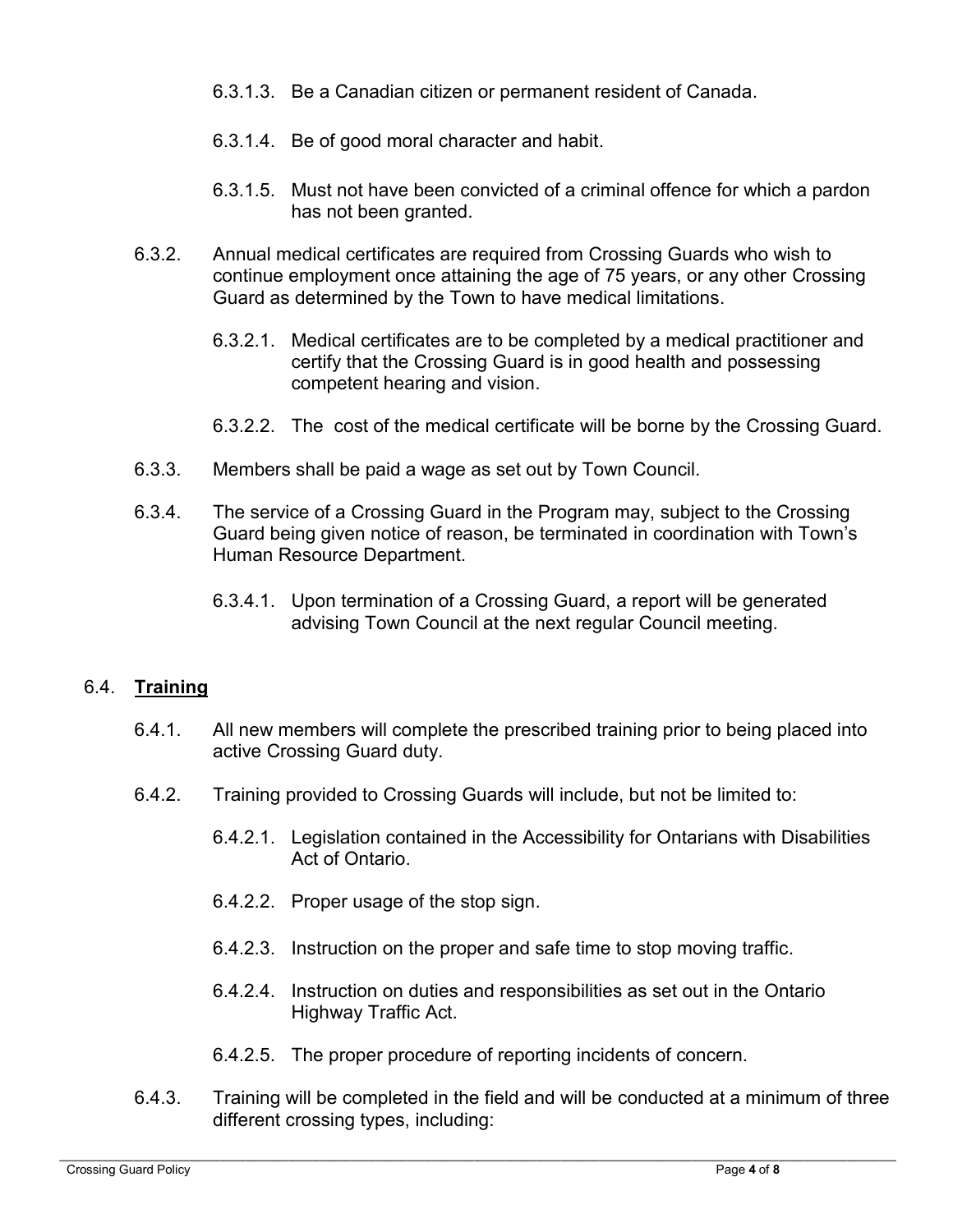- 6.4.3.1. 4-way stop intersection.
- 6.4.3.2. Mid-block crosswalk.
- 6.4.3.3. An intersection controlled by a traffic signal.
- 6.4.4. In the event remedial training is necessary, the member shall receive such training immediately and consecutively until the standard is met or determined that the member is not capable of fulfilling the core competencies of the position.
- 6.4.5. Training shall be conducted by experienced Crossing Guards selected by the Supervisor or a member of the Amherstburg Police Services.

### 6.5. **Dress & Deportment**

- 6.5.1. Crossing Guards shall be issued with articles of uniform and equipment as may be determined necessary by the Clerk's Department.
	- 6.5.1.1. All such articles of uniform are to remain the property of the Town of Amherstburg.
- 6.5.2. Crossing Guards shall be responsible for the good care, proper maintenance and serviceable condition of the uniform and equipment provided for their use.
- 6.5.3. A Crossing Guard shall promptly report to the Supervisor the loss of, damage to, or unserviceable condition of any issued property.
- 6.5.4. A Crossing Guard terminating service shall immediately return the uniform and all other issued equipment to the Supervisor.
- 6.5.5. A Crossing Guard shall not wear any article of uniform or use any equipment issued other than while en route to or from active duty.
- 6.5.6. Uniform or equipment of any kind issued to a Crossing Guard shall not be loaned to any other person.
- 6.5.7. A Crossing Guard, while in uniform, shall:
	- 6.5.7.1. Be clean and tidy in appearance.
	- 6.5.7.2. Not report for duty while under the influence of any alcoholic beverage or drug.
	- 6.5.7.3. Not smoke, or possess or consume alcoholic beverages or illicit drugs while on duty.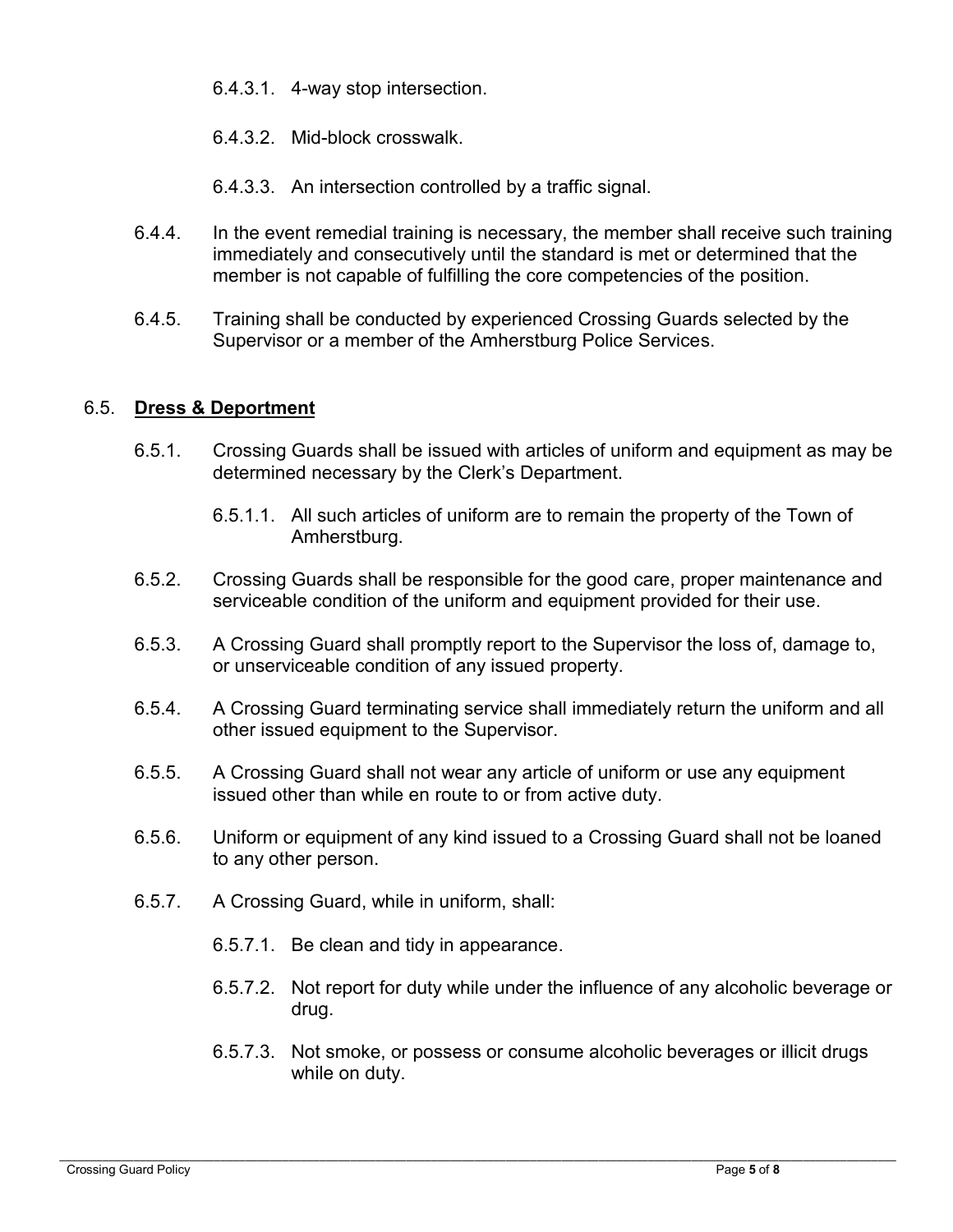- 6.5.7.4. Not possess or consume alcoholic beverages or illicit drugs while proceeding to or from duty.
- 6.5.8. Unless exigent circumstances exist, physical contact with a student shall be avoided.
- 6.5.9. Crossing Guards must not leave their crossing early, even in the event that there are no children.
	- 6.5.9.1. Should a personal emergency arise in which a Crossing Guard needs to leave their crossing, the Supervisor must be notified immediately.

#### 6.6. **Critical Incident Stress Management**

- 6.6.1. In the event of a serious injury motor vehicle accident, or fatality, the Crossing Guard will have the opportunity to participate in a debriefing.
- 6.6.2. It will be the responsibility of the Amherstburg Police Services to discuss the incident with the affected Crossing Guard and determine what action, if any, is to be taken.
- 6.6.3. All Crossing Guards will have access to the Town of Amherstburg Employee Assistance Program.

#### 6.7. **Administration and Supervision**

- 6.7.1. The administration of the School Crossing Guard Program falls under the supervision of the Clerk's Department.
- 6.7.2. Amherstburg Police Services will ensure compliance to this policy and advise the Clerk's Department of any non-compliance with these regulations.

#### 6.8. **Program Evaluation and Reporting**

6.8.1. The Supervisor of the Program will conduct an annual review of the program and a report will be generated if deficiencies or inefficiencies are identified.

#### **7. RESPONSIBLITIES**

- 7.1. The **Supervisor (Clerk)** has the authority and responsibility to:
	- 7.1.1. Hire and terminate Crossing Guards.
	- 7.1.2. Coordinate the responsibilities regarding the Program between all parties.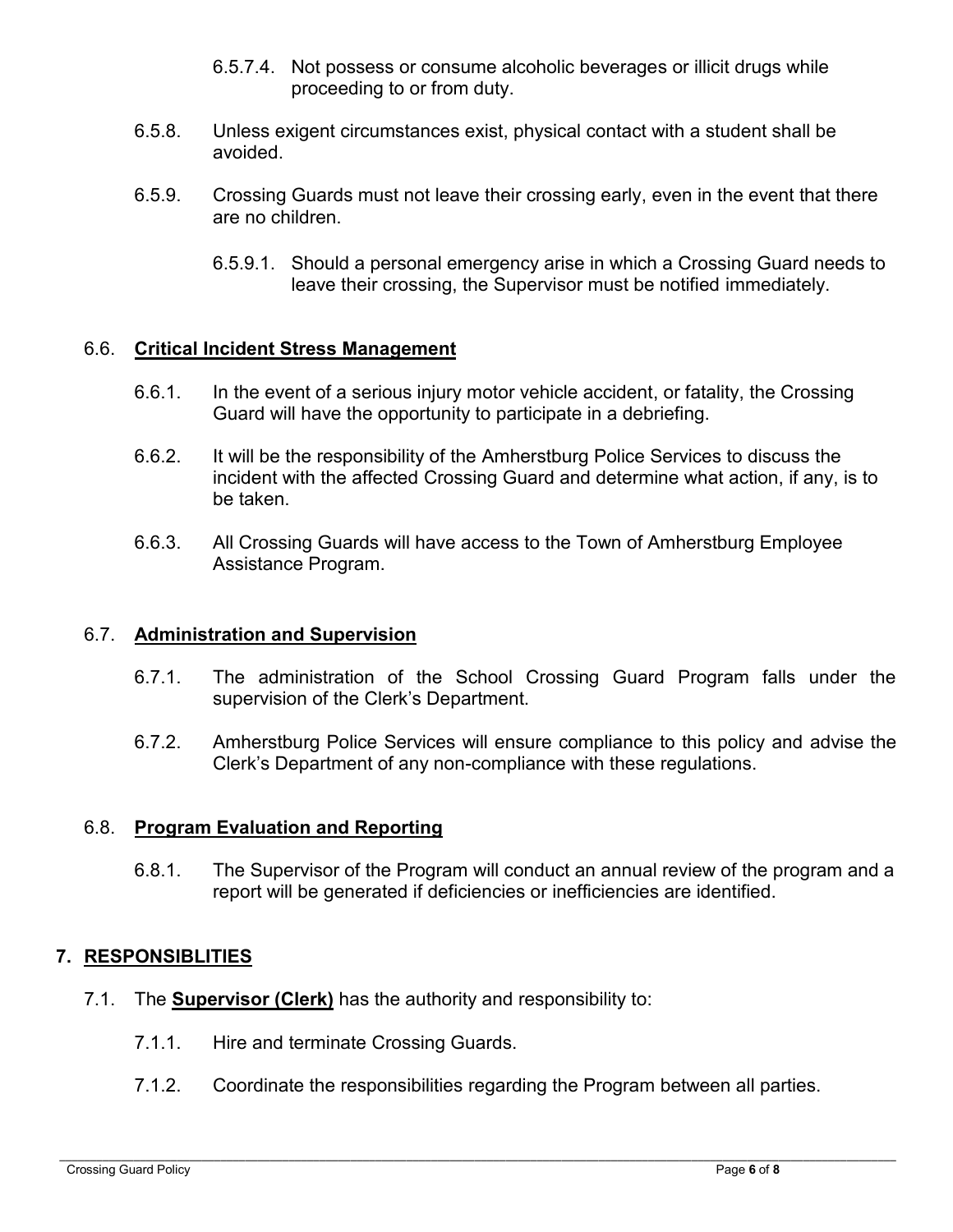- 7.1.3. Maintain communication between the Clerk's Department and the Amherstburg Police Services.
- 7.1.4. Place permanent and temporary Crossing Guards at designated crossings.
- 7.1.5. Report major incidents involving members to the Human Resources Manager.
- 7.1.6. Document the training of any new Crossing Guards or remedial training of existing Crossing Guards.
- 7.1.7. Conduct an annual review of the program and report any deficiencies or inefficiencies to Town Council.
- 7.1.8. See that each new Crossing Guard receives updated copies of this policy.

#### 7.2. The **Crossing Guards** are responsible for:

- 7.2.1. Being punctual at the designated crossings and remaining there until then end of their shift.
- 7.2.2. Wearing issued shirts or jackets, reflective vests and other issued articles of clothing and use the issued stop signs, and other provided equipment, while on duty.
- 7.2.3. Making every effort to ensure the safety of children and motorists while conducting Crossing Guard duties.
- 7.2.4. Conducting Crossing Guard duties in compliance with this policy, provided training, related sections of the Ontario Highway Traffic Act, Town By-laws and Policies, and any other legislation related to the conduct of Crossing Guards.
- 7.2.5. Report any incidents occurring while on duty as a Crossing Guard to the Supervisor.
- 7.3. The **Amherstburg Police Services** has the authority and responsibility to:
	- 7.3.1. Provide all relevant training to Crossing Guards prior to their first post.
	- 7.3.2. Ensure compliance to this policy and report any infractions to the Supervisor.
	- 7.3.3. Discuss critical incidents with the affected Crossing Guards and determine what action, if any, is to be taken.